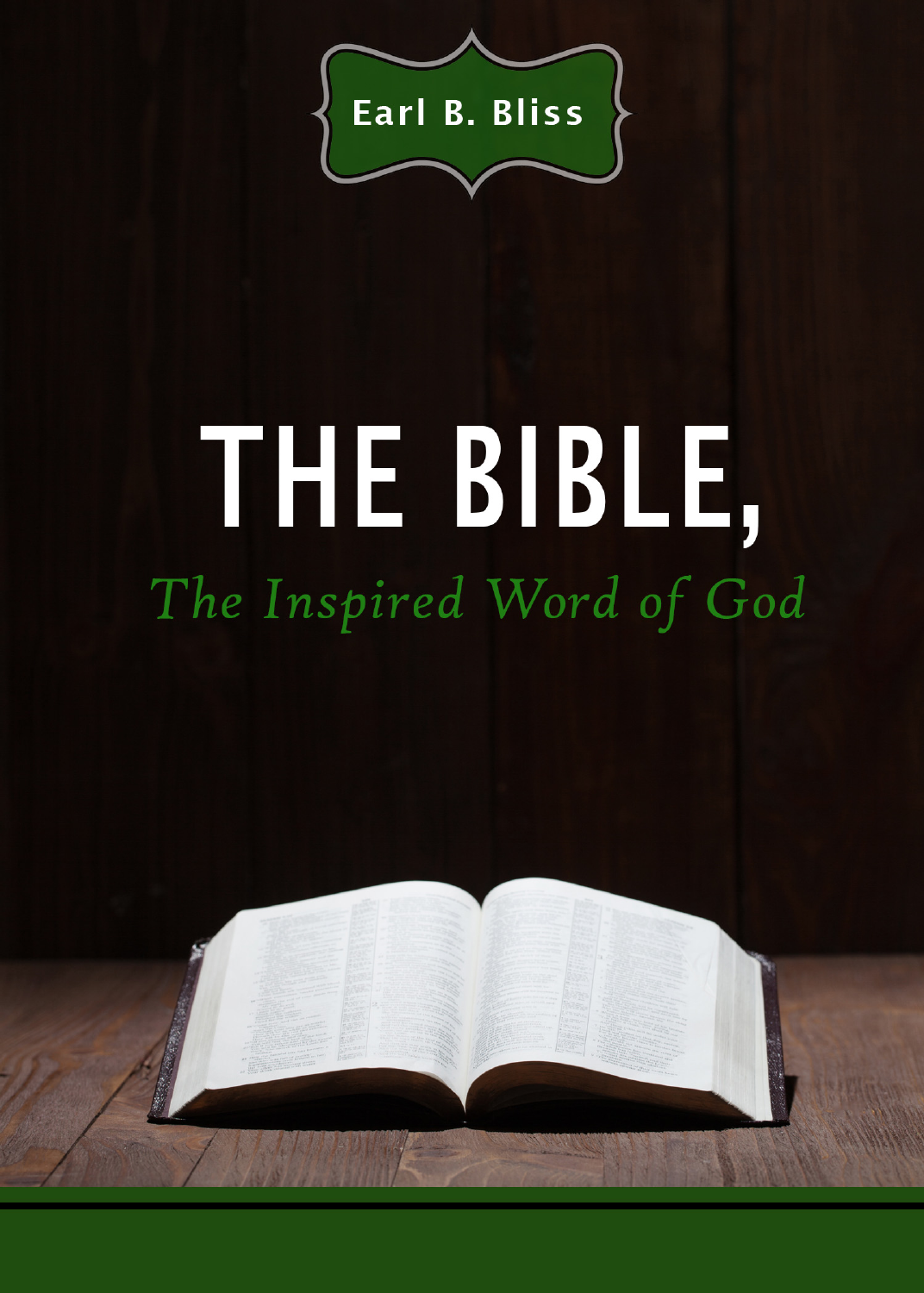## **FAITH PUBLISHING HOUSE**

*Digitally Published by* **THE GOSPEL TRUTH <www.churchofgodeveninglight.com>**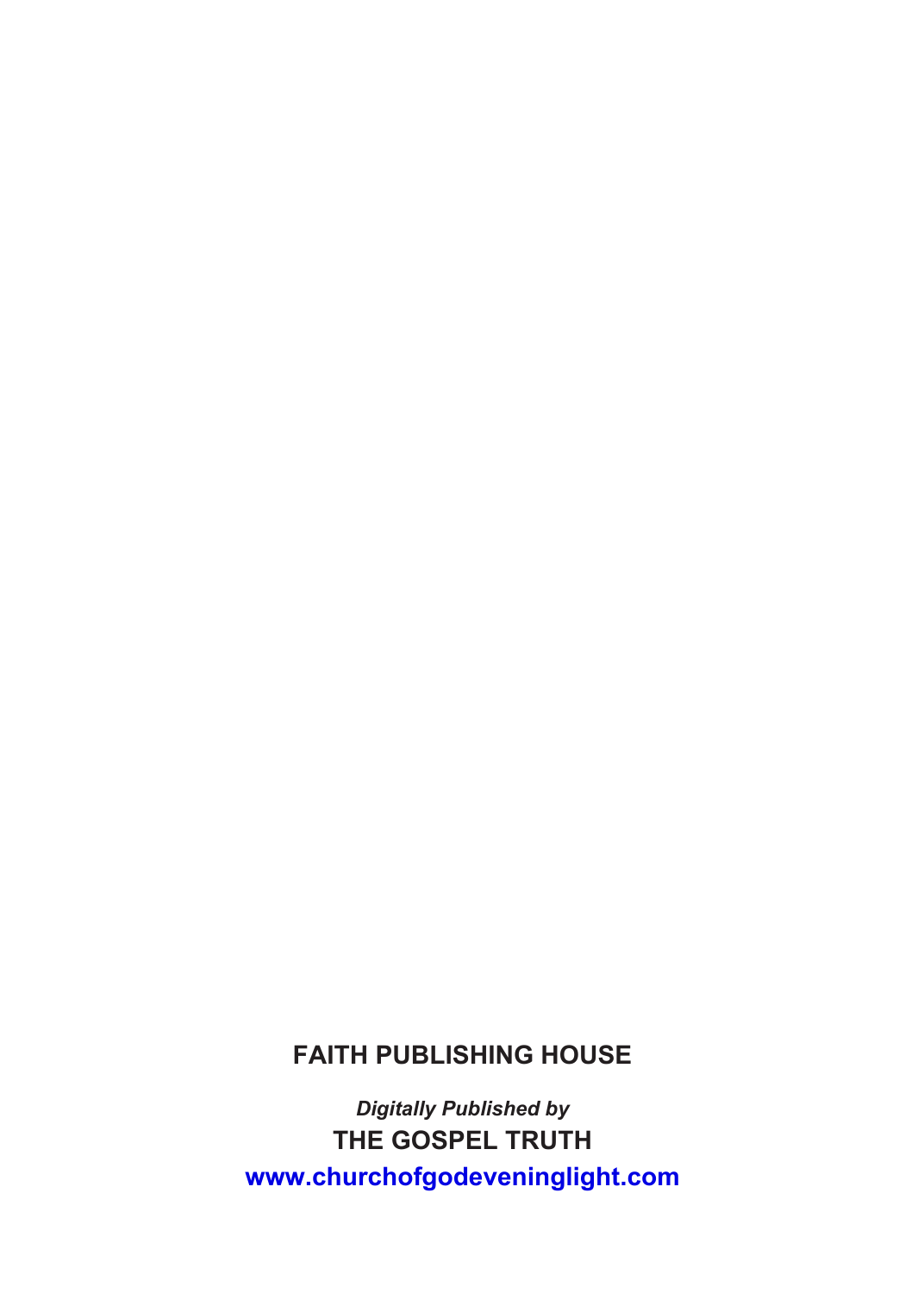## **THE BIBLE** *The Inspired Word of God*

Today we are living in a world of ignorance and the unlearned. Oh yes, I know we are living in a time when wisdom has increased but what kind of wisdom? God said that He saw that every imagination of the thoughts of men's hearts was evil continually. Our scientists are making great strides, prying into the secrets of God. This alone should prove that we are living in the "last times." They want to see what God has up in the heavens. Thus far I cannot see where they have found out much more than what I was taught when a child in school. Astronomy is the oldest science known to man, and we were taught that the moon was a dead planet, there was nothing on it, and that it was put there for a light to shine down on this earth at night. This is according to the Bible revelation. Now you see how much money they have spent, and the lives that have been lost, to find out something that former scientists have been telling us for years. They call this intelligence. But the only thing I can see that they have learned is how to get away from this earth, and, of course, this branches off into more complex things.

But I want to say right here that everything that man makes causes some kind of damage and has to be controlled. But what God has made works with precision. Take a look at the motor car. It is killing more people than all the wars and man is making stricter laws trying to combat the slaughter, but they never can control the individual that drives it. The H-Bomb is the most destructive thing that man has invented and they are all afraid of it, as they cannot control it, neither do they know how to get rid of it now that they have it. All this wisdom is of satan and not of God. The wisdom of God will not destroy man but will preserve him.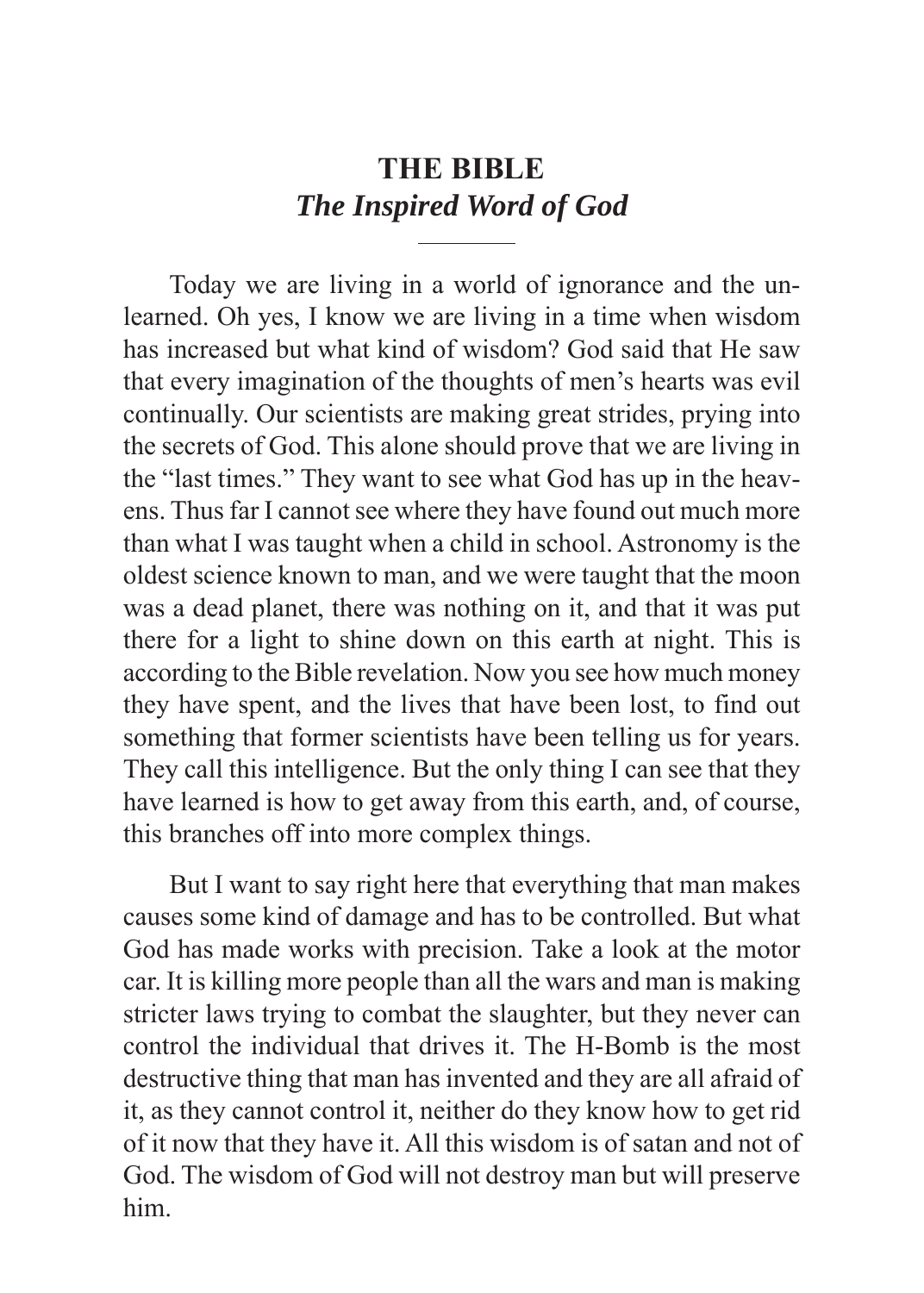## 4 THE BIBLE, THE INSPIRED WORD OF GOD

One does not need to go very far today, with the mini-skirts all around us and sex on the rampage, to see where this nation is headed. Those who know past history have seen what happened to other nations that have gone after sex. God destroyed this world once with a flood because man was contaminating the earth with his sins. Sodom and Gomorrah were destroyed by God's fire from heaven because of these same things. God is no respecter of persons. What He has done to them He will do to this nation. In God's Word we read, "Of the Rock that begat thee thou art unmindful, and hast forgotten God that formed thee." Deuteronomy 32:18. "Blessed is the nation whose God is the Lord." Psalm 33:12. "Righteousness exalteth a nation: but sin is a reproach to any people." Proverbs 14:34. "For the nation and kingdom that will not serve thee shall perish; yea, those nations shall be utterly wasted." Isaiah 60:12.

God has exalted this nation above every nation of the world. This nation was known as a Christian nation. On our money our forefathers had inscribed, "In God We Trust." God honors righteousness and will win every battle for a nation whose God is the Lord. But His wrath is upon them that do wickedly.

I heard a young man talking on the phone to a radio announcer. He asked if he thought the Bible meant what it said about adultery and fornication. I was glad to hear the announcer tell him that it meant just what it said. He then asked if he thought it was wrong for a couple to have sex relations before marriage. The announcer answered him something like this: "I'll agree with you that there is a lot of this done but it is contrary to God's Word. You see, we have to live by certain rules, just like rules in a ball game or any other game. If you think a fellow on the opposite side is cheating a little, you want to do something about it so as to enforce the rules of the game. Now God made rules for our own benefit, especially for our health's sake. He said,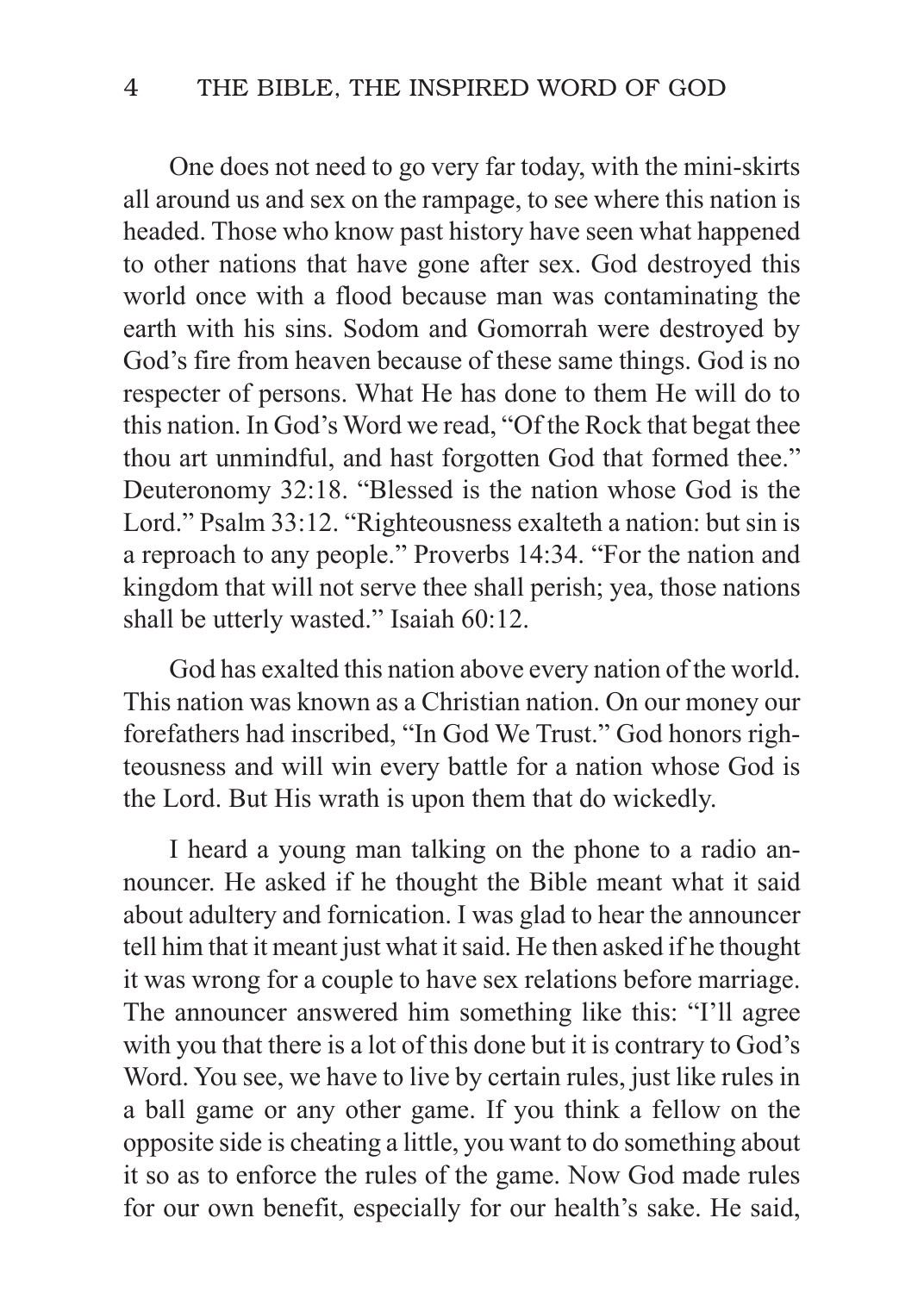'Give not thy strength unto women, nor thy ways to that which destroyeth kings.' Proverbs 31:3. When we go against God's rules, then some time in the future we are going to pay, as God said, 'Whatsoever a man soweth, that shall he also reap.' I believe this is the reason there is so much venereal disease in our land." I thought this was about as good an answer as I had ever heard over the radio. So God still has a few people who are holding up the standard. If He didn't, this world would be destroyed.

Now this is the condition of this world. People don't believe God's Word means what it says. Most think that it means what it says for the Christian and the sinner can go free. But on the contrary it was written for the sinner to bring him to God and it was written for the Christian to direct his life to heaven.

Let us look into the inspired Word of God a little further and give some truths that will prove it to be God's Word and that it is sure.

By the word "inspired" we mean that the prophets and apostles, in what they said and wrote, were guided by the Holy Spirit of God in a manner of much higher intelligence than that of any men of their times. Rightly to understand and appreciate this, we must be sure to bear in mind that these men wrote in times when in all the world there was idolatry, and polytheism everywhere. Before the birth of Christ, when the Old Testament prophets spoke and wrote, all the world, excepting the Jews, were polytheistic (that is, they worshiped many gods). Men worshiped beasts and creeping things, the sun, moon and stars.

In Egypt, where Moses was brought up and learned all the wisdom of Egypt, they worshiped Ptah, who, according to Egyptian belief, was the mind of the universe who created all gods and men by thinking them into existence. They worshiped the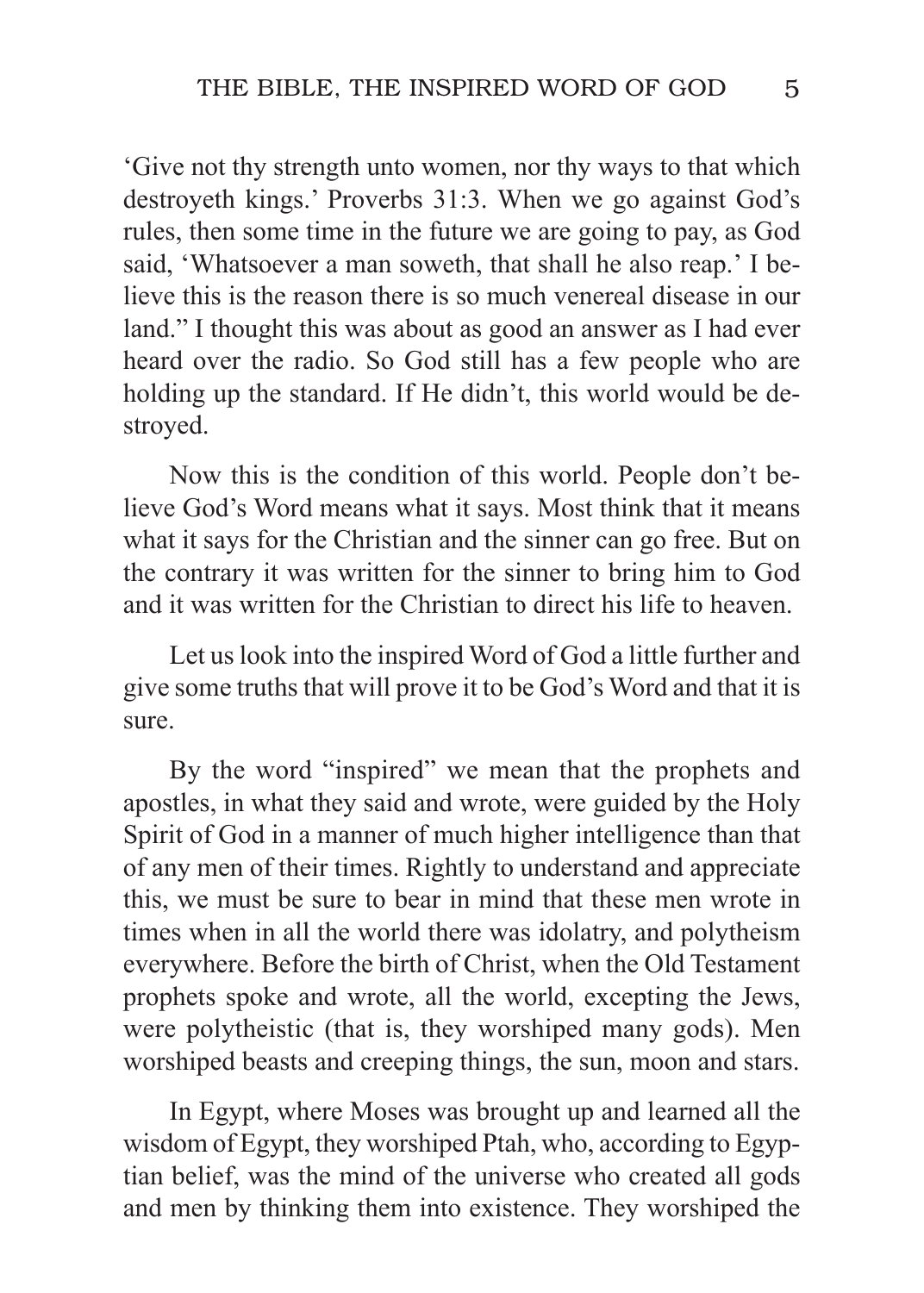sacred bull, "Apis." They built great temples for these idol gods. The Israelites were brought up under these conditions while they were making brick for Pharaoh. Even so when Jesus was born and all through the times of the apostles. Greeks and Romans worshiped Jupiter, Venus, Mars, Saturn and a host of false divinities.

When we consider that it was under these circumstances that we find one set of men uniformly preaching the truth of "one God, and He is a Spirit," we are forced to the conclusion that they did not invent nor discover this truth unaided by the Divine Spirit of God. An influence higher than anything human must have pervaded their thought and governed their speech and writings. The moment we compare what they said and wrote with the so-called sacred writings of all other nations we see how immeasurably superior their utterances were. Take the Koran, the book of the Mohammedan world, or the Vedas, the books of the sun-worshipers of Persia, and compare any of them with the Bible and you will need no other argument to force you to believe that the Bible writers were moved by a power far above themselves and that they received revelations from God as to the true nature of God and of the way of salvation. It is not in the power of man to save himself. Only through Christ was this made possible.

Now we will bring some truths regarding types of prophecy. It is beyond question that men had direct revelation from God. The mighty miracles of the Old Testament are evidences of that fact. The elaborate rituals and ceremonies of the tabernacle service were not the production of a people just out of slavery, nor of Moses, their leader, who was brought up in the courts of Egypt. Nor does Moses take any credit for it but declares it was after the pattern shown him on Mount Sinai. Every part of it was a type pointing to a Kingdom 1,500 years later in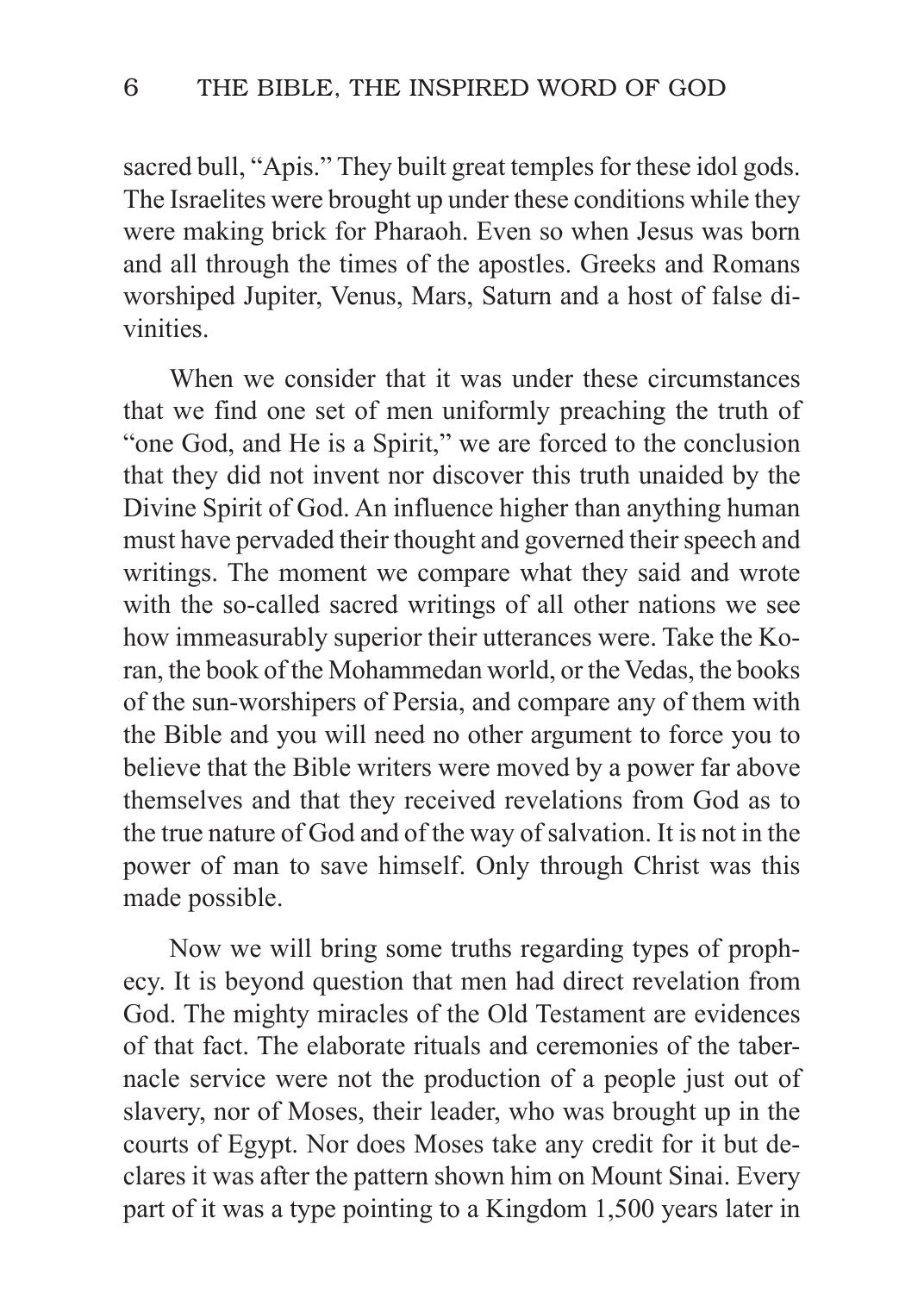the cross of Calvary. On the day of crucifixion even the tearing of the great veil from top to bottom before the Holy of Holies was a type that betokened the fact that the old had been fulfilled and from that time on every man had access to the Father through Christ Jesus as the High Priest of God. This is a new dispensation in which Jesus said, "For the Son of Man is come to seek and to save that which was lost"

This wonderful Book reveals more truth about God and the duty of man than any other book. Now take the book of Bunyan's *Pilgrim's Progress*. It speaks much about both of these truths. But bear in mind that Bunyan got his truth from the Bible. This is true of all books that draw their truths from this Sacred Volume. Take the words of Moses when he proclaimed, "Hear, O Israel, the Lord our God is one Lord, And thou shalt love the Lord thy God with all thine heart, and with all thy soul, and with all thy might. And thou shalt love thy neighbor as thyself." At the time that this was uttered all the world was sunken in idolatry, and from whom could Moses have received this majestic truth if not from God direct? The gods of all nations, at that time, were for the most part represented as immoral, licentious. Yet Moses proclaims: "…Ye shall be holy for I the Lord your God am holy." Leviticus 19:2. Such perfect morality as this was to be found no where in the world at that time. It corresponds with what Jesus said when He commanded men to be "perfect, even as your Father in heaven is perfect." In those days such utterances were not found at all among men of other religions. In the midst of idolatry we find Jesus saying, "God is a Spirit, and they that worship him must worship him in spirit and in truth." Such a saying calls for more than mere human intelligence. It is nothing less than a divine revelation from God through His Son.

The same is true with regard to what the Bible has to say about the duty of man. Here we find the loftiest kind of truth and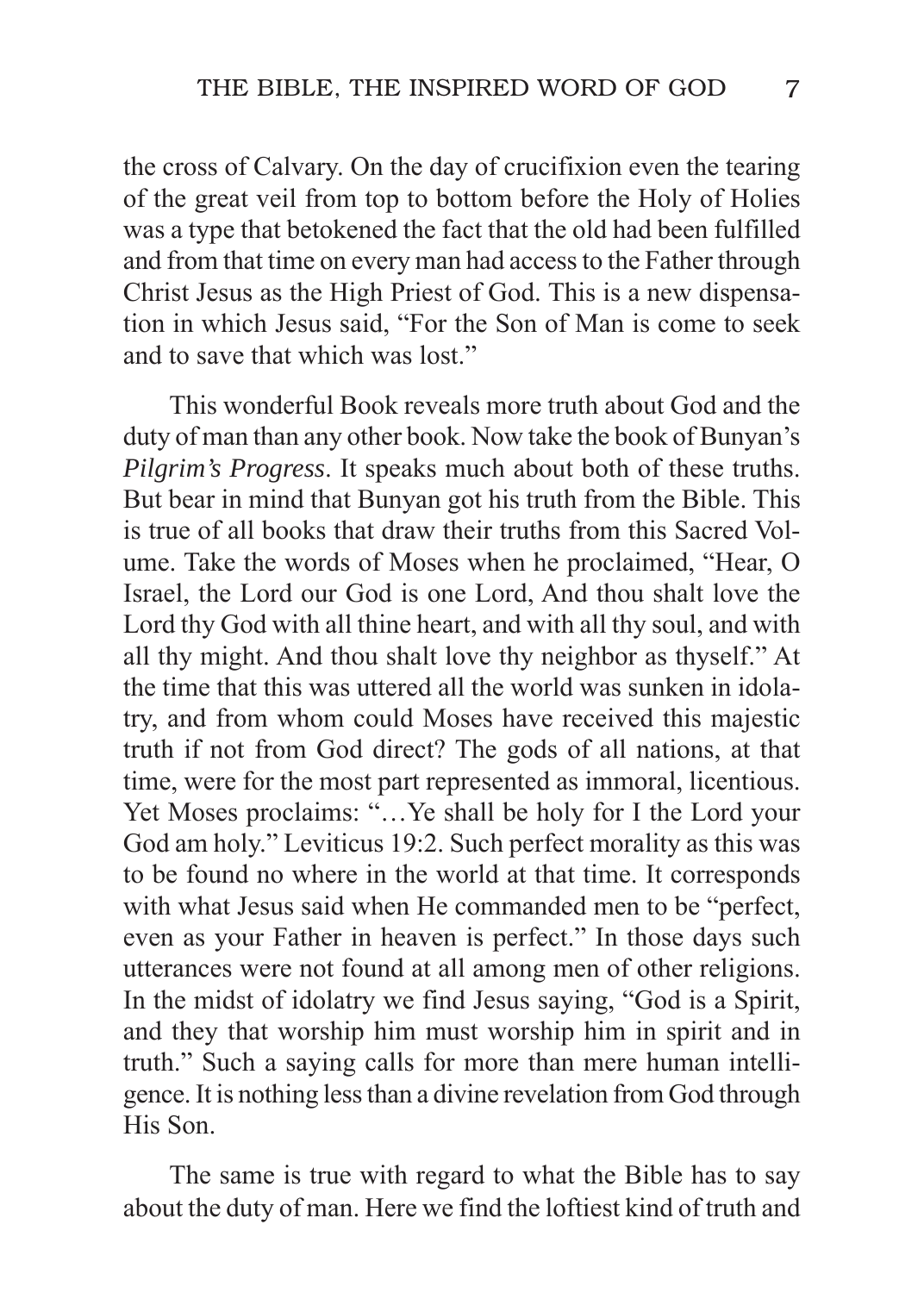in addition to this we find the way of salvation so clearly marked out that no one need fail of reaching it if he so desires. John 3:16 is proof in itself of the inspiration of this Book, for here we find the gospel of salvation put in one sentence, the most precious sentence in the world, "For God so loved the world, that he gave his only begotten Son, that whosoever believeth in him should not perish, but have everlasting life."

Now we shall continue proving this is the inspired Word of God by the fulfillment of prophecy uttered hundreds of years before. The first promise of the Bible for the future was the promise of a Deliverer from sin. (Genesis 3:15.) That prophecy runs like a golden thread down through the Old Testament times. God said to Abraham, "In thee shall all the families of the earth be blessed." Jacob, in his last words, said of Judah, "The sceptre shall not depart from Judah, nor a lawgiver from between his feet, until Shiloh come." David, Isaiah and many of the other prophets "showed before of the coming of the Just One," and almost all of these prophecies are referred to by New Testament writers as having had their fulfillment in Jesus of Nazareth. Prophets told that Israel and Judah would be carried away into captivity and the destruction of Jerusalem, as well as the deliverance of the Jews from exile, out of the land of Babylon. These things were prophesied years before they happened. Jesus Himself foretold the later destruction of Jerusalem when the disciples asked Him to look at the great stones and how beautiful the Temple was adorned with precious stones and gifts. Jesus said, "As for these things which ye behold, the days will come, in the which there shall not be left one stone upon another, that shall not be thrown down." This was forty years before it occurred and it happened with precision.

Then, too, every day we see conditions and results which are in fulfillment of the prophetic teachings of God's Word. Jesus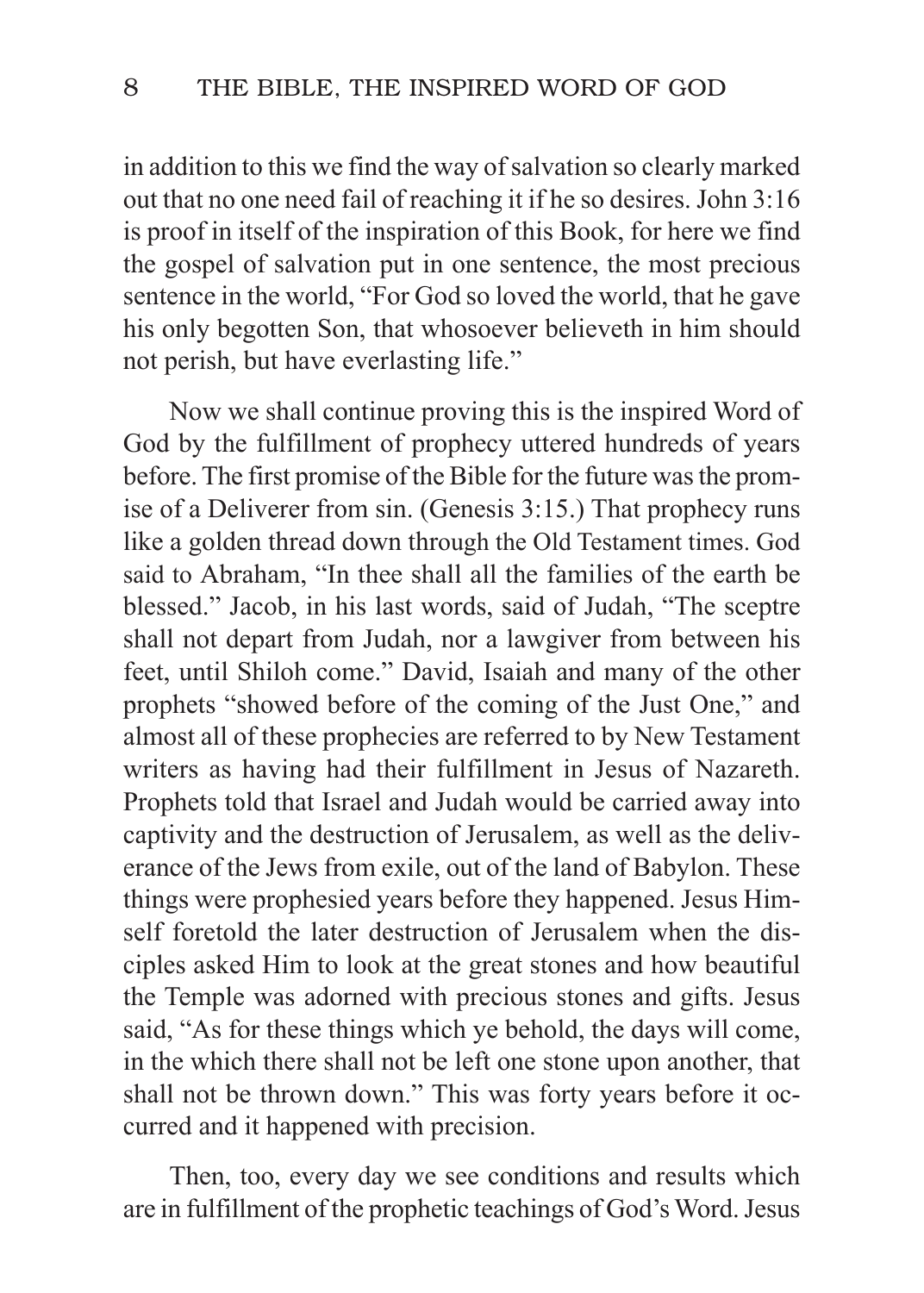called them "the signs of the times." We will list a few. Jesus said, "And upon the earth distress of nations, with perplexity, the sea and the waves roaring; Men's hearts failing them for fear, and for looking after those things which are coming on the earth." Then Jesus told us, "Because iniquity [sin] shall abound, the love of many shall wax cold." Then another scripture says, "Let no man deceive you by any means: for that day shall not come, except there come a falling away first." I think everyone can see how liberalism has taken the place of Christianity in the so-called churches. Some have gone so modern that you cannot discern between them and sinners. They seem to think they can improve upon God's Word, so the Spirit of God leaves them with an empty shell. Then Daniel prophesied, "And when he [satan] shall have accomplished to scatter the power of the holy people, all these things shall be finished." Daniel 12:7. This should be enough evidence that these things are being fulfilled before our eyes and this world is taking shape for His coming as Jesus told us in His Word, "For the prophecy came not in old time by the will of man: but holy men of God spake as they were moved by the Holy Ghost." II Peter 1:21.

We will now try to give some of the effects and influences this Book has had in the uplifting and purifying of men's hearts and human society. Our forefathers came to this country with a religious zeal to serve God in freedom. They stood firmly to preserve this freedom. They made the laws of our country according to the laws of God's Holy Word. This nation God has prospered and made the greatest of all nations around the world. God honors righteousness and His Word says, "Righteousness exalteth a nation, but sin is a reproach to any people." We who have enjoyed God's blessings in this land of ours would not want to live under the conditions of Russia and bring our children up under such teachings. There is only one God. "Look unto me, and be ye saved, all the ends of the earth: for I am God, and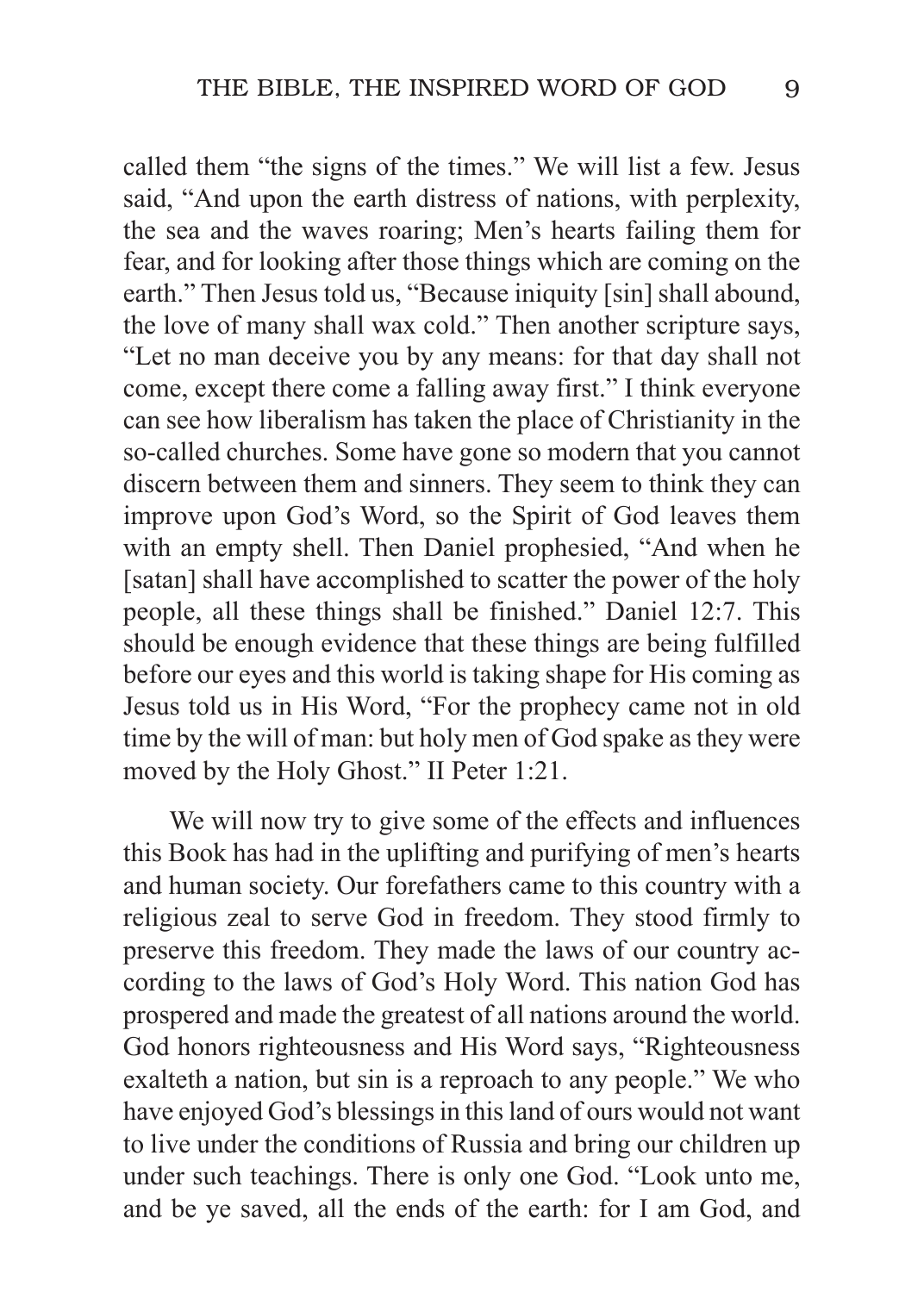there is none else." Isaiah 45:22. The Scripture says, "Every knee shall bow, and every tongue shall confess."

Our ancestors were idolators. How did the change come about? Simply, because the Bible came to our forefathers and by the Holy Spirit's power changed them and made decent, lawabiding citizens out of them. Take from America all that has come to us from the Bible and the best part of our civilization would disappear at once. We can see this happening in our young people and a lot of the older ones too. The fact is that the best of all that we hold dear and that makes this nation what we are has come to us from the Bible. If this does not prove that it is a Book of Divine origin, I do not know what would prove it.

Wherever this Book is taught, in heathen lands or cannibal islands, it brings peace and prosperity. Did ever any other book produce such results? Read the history of the Jews. As long as they obeyed God they prospered. When they forsook God for the god of this world He let their enemies overpower them and carry them into bondage. But it was said of them that they were a "stiff-necked people." Is it not true then that the more perfectly we obey the teachings of this Book the holier and more Christ-like our lives become? The fact remains that if you could find a city where everyone regulated his life perfectly by the teachings of this Book there you would find a perfect communion between that city and heaven. The only difference would be that of the location. Both would be animated by the same Spirit. Thus we have stated briefly why we believe in the Book, the inspired Word of God. If you want one more proof of its inspiration, just try and regulate your own life completely by its teachings and you will find that it is truly none other than the very Word of God to your soul.

I would like to bring to your attention, as briefly as possible, how fast our nation is going down. The United States Su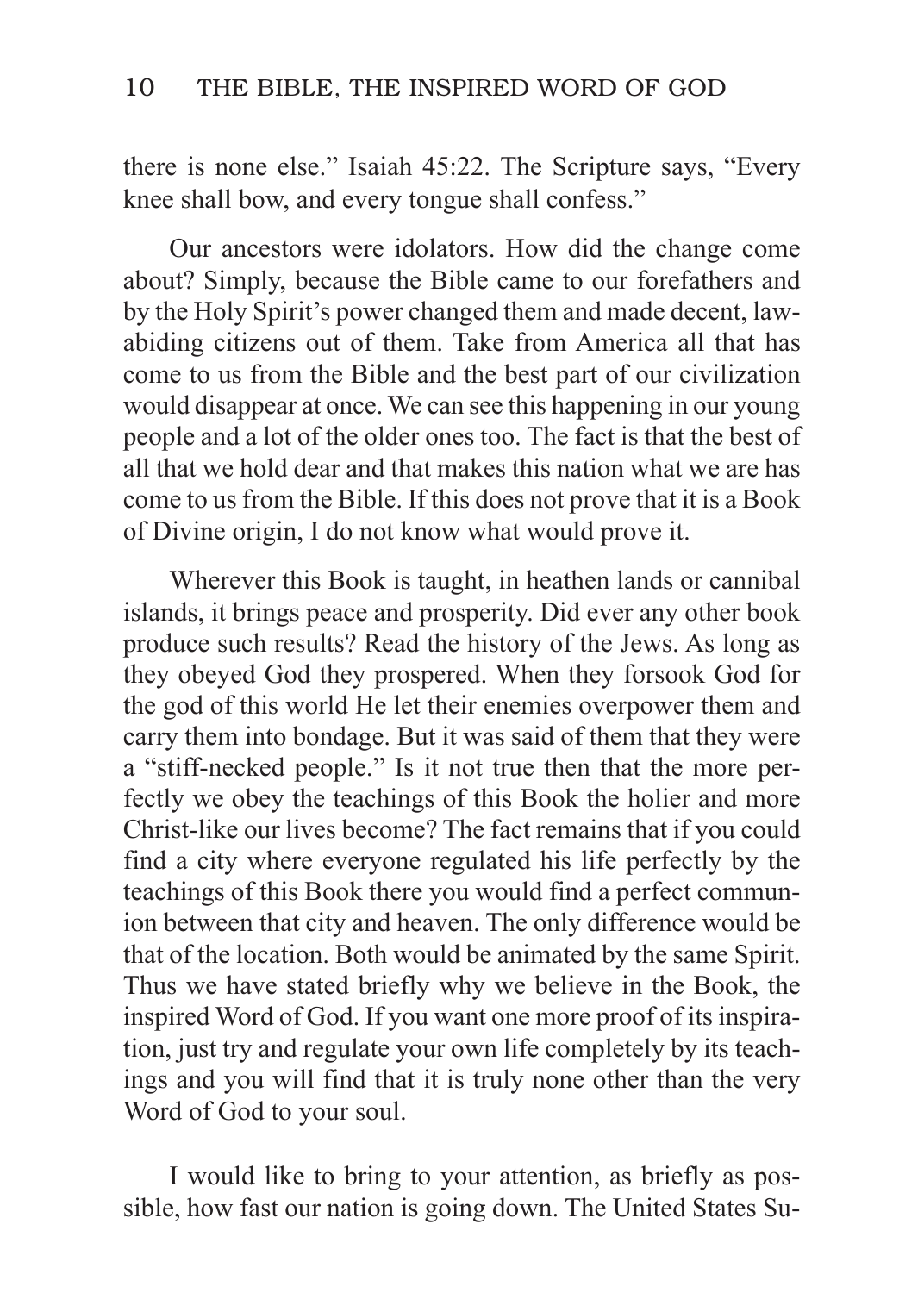preme Court in June 1962 declared unconstitutional the use of a brief, voluntary, nonsectarian prayer by children in public schools. This was mistake number one. A nation that has been known as a Christian nation around the world, whom God has exalted to the position we hold today, then pass such judgment is nothing more than a slap on the face to the Almighty. Then one year later another decision outlawed Bible reading and recitation of the Lord's prayer in classrooms. This was mistake number two. Since the beginning of our nation this has been a custom in our schools and has helped many a man to become great. These two decisions aroused a storm of protests in our land and over the radio that still shows no signs of abating. There has been no controversy in the long history of our country that has evoked such emotional backlash and anger. The question is how long will Americans stand for their schools being denuded of all emphasis on America's religious heritage? For the first time in history "the state is firmly committed to a position of neutrality" in regard to the religion question. This is surely a doctrine foreign to a nation whose founders regarded religion as the bulwark of the state, who saw themselves accountable to "the Supreme Judge of the world" and whose citizens' rights to freedom and self-rule were "endowed by their Creator." Without religious study one's education is not complete and this alone is "opening the doors for communism."

Now our government has taken the Bible out of the schools and replaced it with sex education. This is mistake number three. The Bible says, "The little foxes spoil the vine." Another old saying is that one rotten apple will spoil the whole barrel. These things are true and cannot be overlooked. When any nation begins to drift away from God then God turns them over to their own lusts and with every move they gain momentum downhill.

The communists are working hard to gain control of our government. They have made their boasts that they will bury us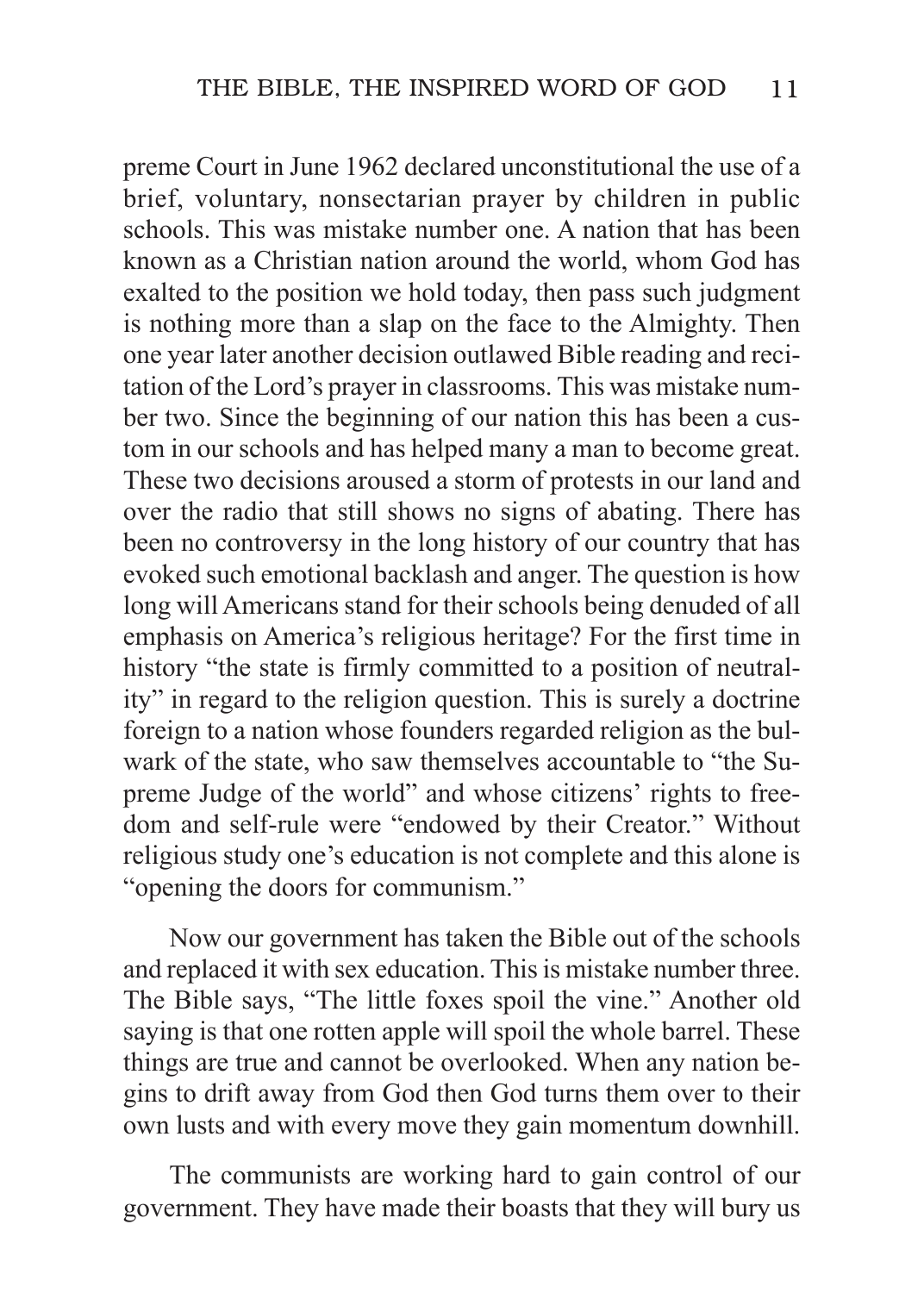and take over without a war. The officials of our government are supposed to be highly intelligent men but they are being blinded to the tricks of the communist through the social standing of socalled intelligent men. These are the ones the communists work through because of their high intellectualism. There is a recently formed organization called "Sex Information and Education Council of the United States." This organization is relentlessly promoting sex education in the schools, from kindergarten through high school. They are offering this under a false cloak that it will "improve society." We will all agree that our society needs improving but teaching five-year-old children the entire story of sex, in an extremely lewd and vulgar manner, would scarcely seem to contribute to the improvement of society. The government has granted one million dollars to this organization. Some of the officials of this organization have been associated with communist fronts. Some are editors of sex magazines. One is known to be communist and another took the fifth amendment when questioned about his communist activities. Anything that causes the destruction of the moral fiber of the youth of the nation is used and exploited by the communists. If they can get the morals in our youth at a low ebb, it will not be hard for them to gain control of our government. It is their goal to control the minds of men, thus making the total defeat of any nation by communism comparatively easy. What would be almost impossible to achieve by a frontal attack is now being accomplished by gaining control of the minds of children and young people through methods used in sensitivity training. These methods, as is well known, were used on prisoners of war in Korea with the result that many of the morals of many of the men were shattered completely.

Children do not need sex training. During the past 25 years doctors have accumulated undeniable evidence demonstrating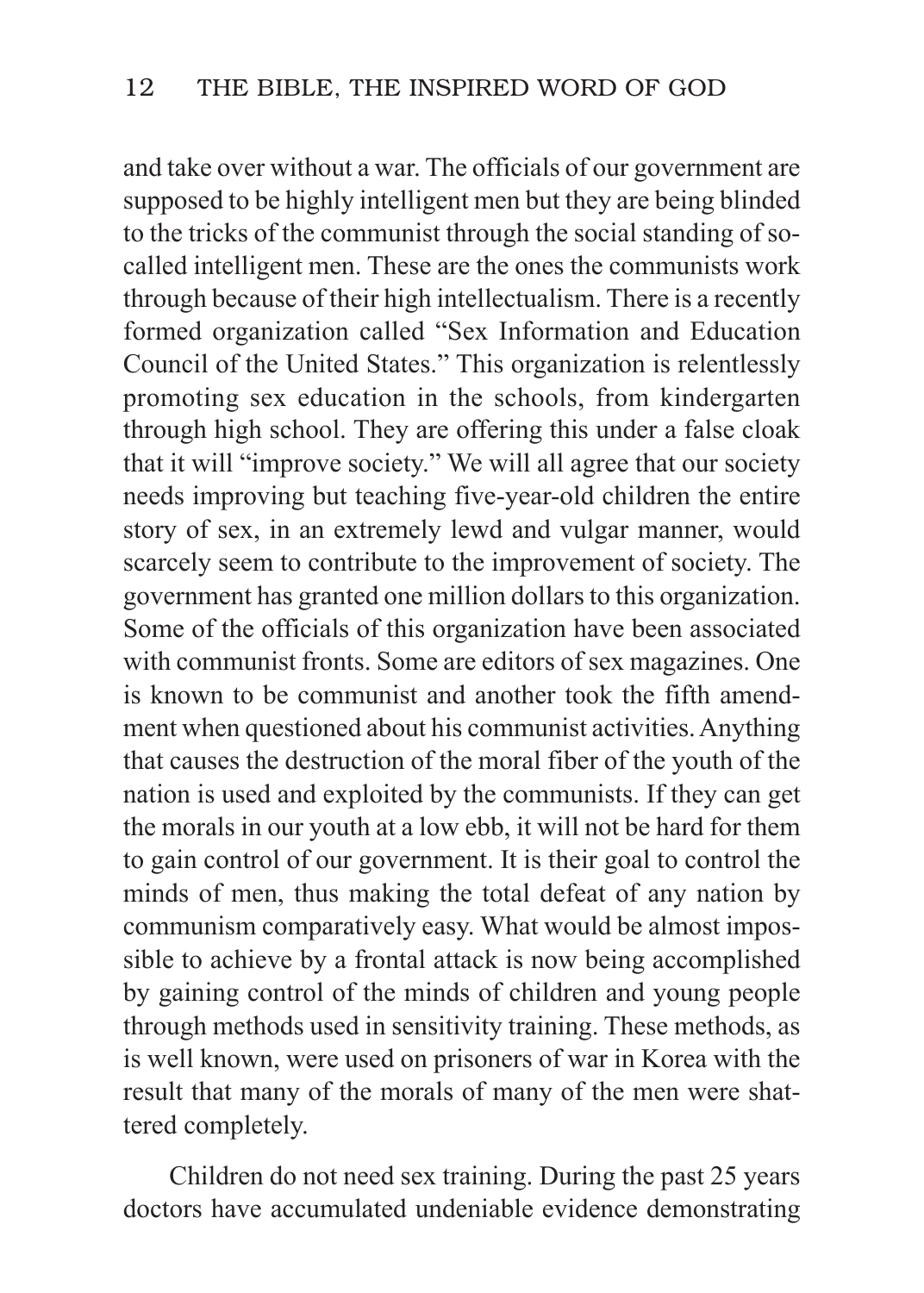that it is a great mistake to interfere with the latency period (6 to 10) of children when the major portion of sexual energy and curiosity is normally redirected into learning academic subjects and physical skills. The body development leaves the young child in peace—nothing special is happening. He is not preoccupied with his body and the temporary repression of sexual curiosity and activity leaves him free to learn in school and behave in a reasonably controlled manner. Explanations long in advance only cause the child to worry ahead of time. The period when the sexual drives are worrying the young person is the appropriate time to provide him with information about them. And then not in front of the opposite sex, as this violates the child's age needs by forcing him to consider this inappropriate material in the presence of the opposite sex. But this is all done to lower the morals and harden children's hearts that the communists may control their thinking and make atheists of them. Then it will not be hard for them to gain control of our government. Our young people are sex-mad as it is. And no wonder at the filth of the sex magazines found in most supermarkets and magazine counters readily available to them.

If their object were really to the interest of "improving society," then teaching them the Word of God and His laws would be instruction in the highest degree. Then God would again help this nation with all her problems. Now we realize we are living in the last days and in a time of disbelief. Jesus told us these times were coming upon the earth and men would become "lovers of pleasure more than lovers of God." So if you are one who does not believe, then you are as the one Jesus was telling Nicodemus about. "He that believeth on him is not condemned: but he that believeth not is condemned already, because he hath not believed in the name of the only begotten Son of God." Destruction and death are awaiting all those who do not believe. In Revelation 21:8 we read, "But the fearful, and the unbelieving,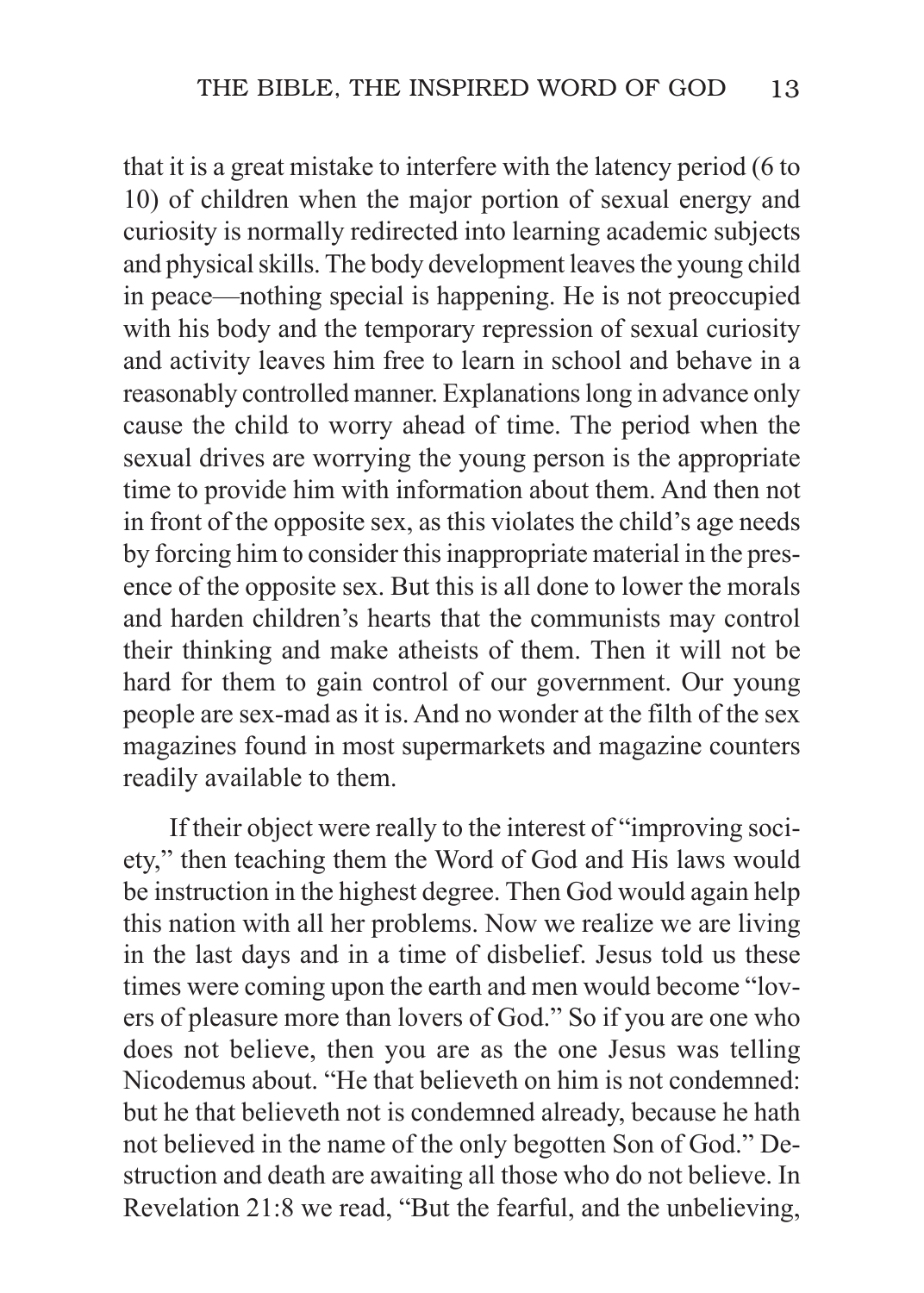and the abominable, and murderers, and whoremongers, and sorcerers, and idolaters, and all liars, shall have their part in the lake which burneth with fire and brimstone: which is the second death." Jesus said when He returned again this world would be as in the days of Noah, when wickedness became universal and it repented God that He ever made man. "The earth also was corrupt before God, and the earth was filled with violence. And God looked upon the earth, and, behold, it was corrupt; for all flesh had corrupted his way upon the earth." Genesis 6:11-12. No man knows when God will send Jesus again but these are the "signs of the times" that He told us about that we might know His coming was near at hand, even at the very door.

We will close with this one thought. It seems one generation would learn from the preceding generation of the pitfalls of man. But this is not the case, for down through history we notice that every nation that God has exalted has fallen. Man seems to get puffed up and begins to think in his heart, "Look what we have done." Jesus said, "And whosoever shall exalt himself shall be abased; and he that shall humble himself shall be exalted." Matthew 23:12. The reason for their fall is because they leave God out and do not give Him the honor. In Isaiah 25:1 we read, "O Lord, thou art my God; I will exalt thee, I will praise thy name; for thou hast done wonderful things; thy counsels of old are faithfulness and truth." God has promised He would exalt the humble but after He does man seems to get a proud feeling and begins to think, "Look what I have done." This happened to the great King Nebuchadnezzar. God exalted him but one day as he walked in his palace he said, "Is not this great Babylon, that I have built for the house of the kingdom by the might of my power, and for the honor of my majesty? While the word was in the king's mouth, there fell a voice from heaven, saying, O king Nebuchadnezzar, to thee it is spoken; The kingdom is departed from thee." Daniel 4:30-31. God drove him from men and he